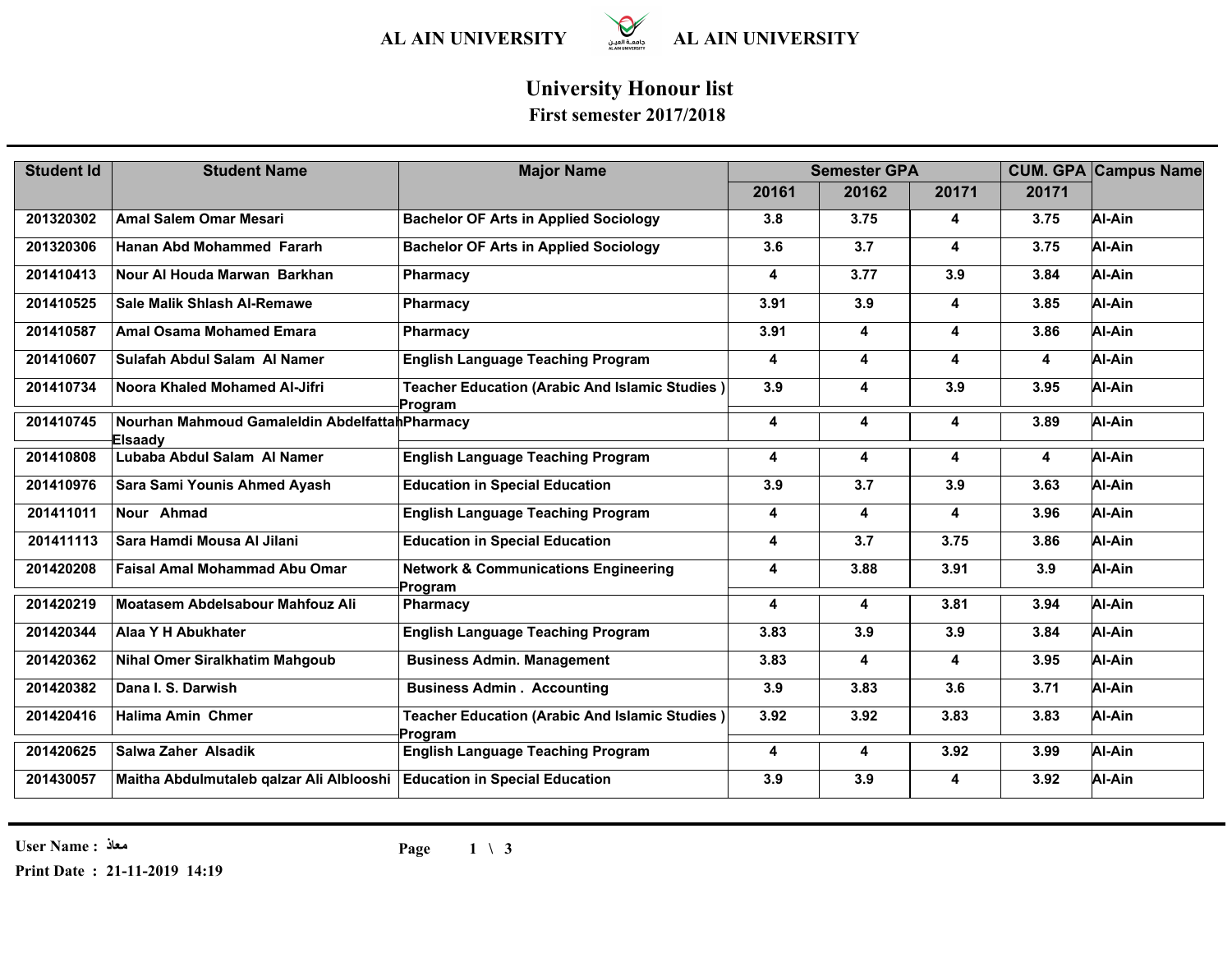

## **University Honour list**

#### **First semester 2017/2018**

| <b>Student Id</b> | <b>Student Name</b>                                              | <b>Major Name</b>                                                | <b>Semester GPA</b> |       |       |       | <b>CUM. GPA Campus Name</b> |
|-------------------|------------------------------------------------------------------|------------------------------------------------------------------|---------------------|-------|-------|-------|-----------------------------|
|                   |                                                                  |                                                                  | 20161               | 20162 | 20171 | 20171 |                             |
| 201430168         | Sghaira Saeed Musallem Saeed Al Ameri                            | <b>Teacher Education (Arabic And Islamic Studies)</b><br>Program | 3.92                | 3.92  | 4     | 3.78  | Al-Ain                      |
| 201510099         | <b>Maiss Haisam Shikh Khaled</b>                                 | Pharmacy                                                         | 4                   | 3.72  | 3.77  | 3.81  | Al-Ain                      |
| 201510104         | Toleen Ayman Ghaleb Badarneh                                     | <b>Business Admin . Accounting</b>                               | 3.7                 | 3.8   | 3.6   | 3.59  | Al-Ain                      |
| 201510225         | Salma Ahmed                                                      | <b>English Language Teaching Program</b>                         | 3.9                 | 3.7   | 3.8   | 3.76  | Al-Ain                      |
| 201510591         | Sanaa I. I. Skaik                                                | Pharmacy                                                         | 3.68                | 3.87  | 4     | 3.89  | Al-Ain                      |
| 201510595         | Abeer Abdulla Mohammed Saleh Alqahtan Business Admin. Accounting |                                                                  | 4                   | 4     | 4     | 4     | Al-Ain                      |
| 201510912         | Asma Juma Salem Mohammed Alkaabi                                 | Law                                                              | 3.77                | 3.75  | 4     | 3.76  | Al-Ain                      |
| 201511039         | Raghad Rajeh Adel Abdelhadi                                      | <b>Business Admin . Fin &amp; Banking</b>                        | 3.9                 | 4     | 4     | 3.98  | Al-Ain                      |
| 201511367         | Aisha Edhah Khamis Mesari                                        | <b>Business Admin . Accounting</b>                               | 3.9                 | 3.67  | 3.83  | 3.78  | Al-Ain                      |
| 201520152         | <b>Idris Ahmed Salem AI Muaini</b>                               | Teacher Education (Arabic And Islamic Studies)<br>Program        | 4                   | 4     | 4     | 3.98  | Al-Ain                      |
| 201520285         | Abdul Rahman Bachar Rahimeh                                      | <b>Education in Special Education</b>                            | 3.8                 | 3.9   | 3.8   | 3.65  | Al-Ain                      |
| 201520309         | Sara Ibrahim Saad Abd Elaty Mousa                                | Pharmacy                                                         | 4                   | 4     | 3.78  | 3.9   | Al-Ain                      |
| 201520401         | Aseel Adham Mohamed Abdalla Zedan<br>Mehana                      | <b>Business Admin . Fin &amp; Banking</b>                        | 3.6                 | 4     | 3.67  | 3.59  | Al-Ain                      |
| 201520444         | Aysha Ali Mohammed Saeed Alghaithi                               | <b>Mass Communication and Media-Public</b><br><b>Relations</b>   | 4                   | 3.92  | 3.93  | 3.92  | Al-Ain                      |
| 201520568         | Abdullah Abdulkader Taljabini                                    | <b>Education in Special Education</b>                            | 3.8                 | 4     | 4     | 3.96  | Al-Ain                      |
| 201520587         | Ghumsha Najmal                                                   | <b>English Language Teaching Program</b>                         | 3.71                | 3.75  | 3.9   | 3.78  | Al-Ain                      |
| 201520629         | Zainab Mohammad Shahid                                           | <b>Software Engineering Program</b>                              | 3.91                | 4     | 4     | 3.93  | Al-Ain                      |
| 201520809         | Aysha Hmoud Al Sghayer Hmoud Al Jneibi                           | <b>Mass Communication and Media-Public</b><br><b>Relations</b>   | 3.75                | 3.67  | 3.71  | 3.81  | Al-Ain                      |
| 201610078         | Aya Abdulkafi Abbara                                             | <b>Pharmacy</b>                                                  | 4                   | 4     | 4     | 4     | Al-Ain                      |
| 201610221         | Haneen Yahya Ahmad Bayrouti                                      | Pharmacy                                                         | 3.8                 | 3.7   | 3.65  | 3.71  | Al-Ain                      |

**User Name : معاذ**

**Print Date : 21-11-2019 14:19**